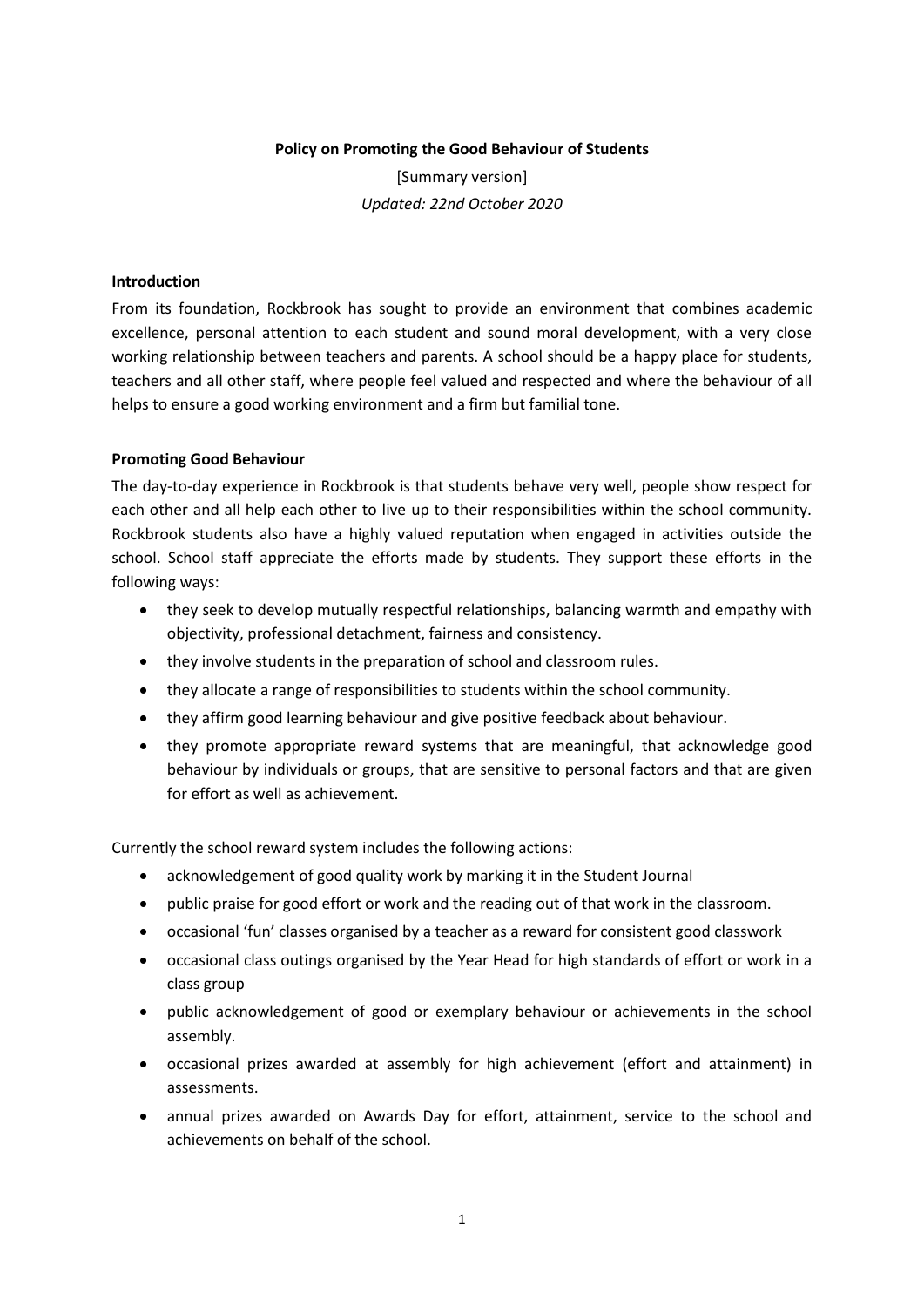## **Managing misbehaviour**

- Students must observe the general rules of the school and specific rules in each classroom.
- It is recognised that the repeated correction of students, done with patience, is a normal part of the education process. This is an aspect of school 'discipline' and aims to help students acquire good social skills and to develop good habits such as order, punctuality, application to work, respect for others, self-control, good appearance, healthy lifestyle and a sporting spirit.
- Teachers make it clear to students what the expectations for behaviour are and they endeavour to positively encourage such good behaviour.
- The school Journal is used to record matters related to misbehaviour.
	- o Parents are actively encouraged to review Journals. In senior classes, it can be more difficult for parents to see Journals as they may be reluctant to demand them, but the policy of the school is that all students and parents should use the Journal.
- Liaising with parents about misbehaviour is important and can help to resolve problems. The involvement of parents is a means for the school and family to work together for the best interests of the student.
- The vast majority of breaches of behaviour expectations, either inside or outside the classroom, are handled by the teacher directly involved, or by a teacher asked to become involved by a non-teaching staff member.
- When small incidents do arise, a teacher:
	- o Reminds the student of expectations.
	- o Re-engages the student into the work or activity at hand.
	- o Provides positive direction.
- By early intervention, the school endeavours to ensure that a student avoids becoming involved in the school's Disciplinary Process. The aim is to manage the situation so as to improve the behaviour of the student and his participation in the school.
- The teacher avoids putting a student out of the classroom when the student is misbehaving.
	- $\circ$  However, if the teacher cannot continue with class with the disruptive student present, he places the student in another classroom by agreement with the other teacher. The teacher should bring the student to the other classroom, rather than simply asking the student to go on his own.

# **Recording misbehaviour**

- If a teacher wishes to record misbehaviour, the teacher notes it in the student's Journal using the RM note (RM = 'Record of Misbehaviour'). This is a teacher formally recording misbehaviour.
- An RM note is used to record:
	- o A student's disruption to the learning in the classroom, or
	- o A student's disruption outside the classroom, or
	- o A student's disrespectful behaviour toward a member of staff, or
	- o Any other misbehaviour which should be recorded.